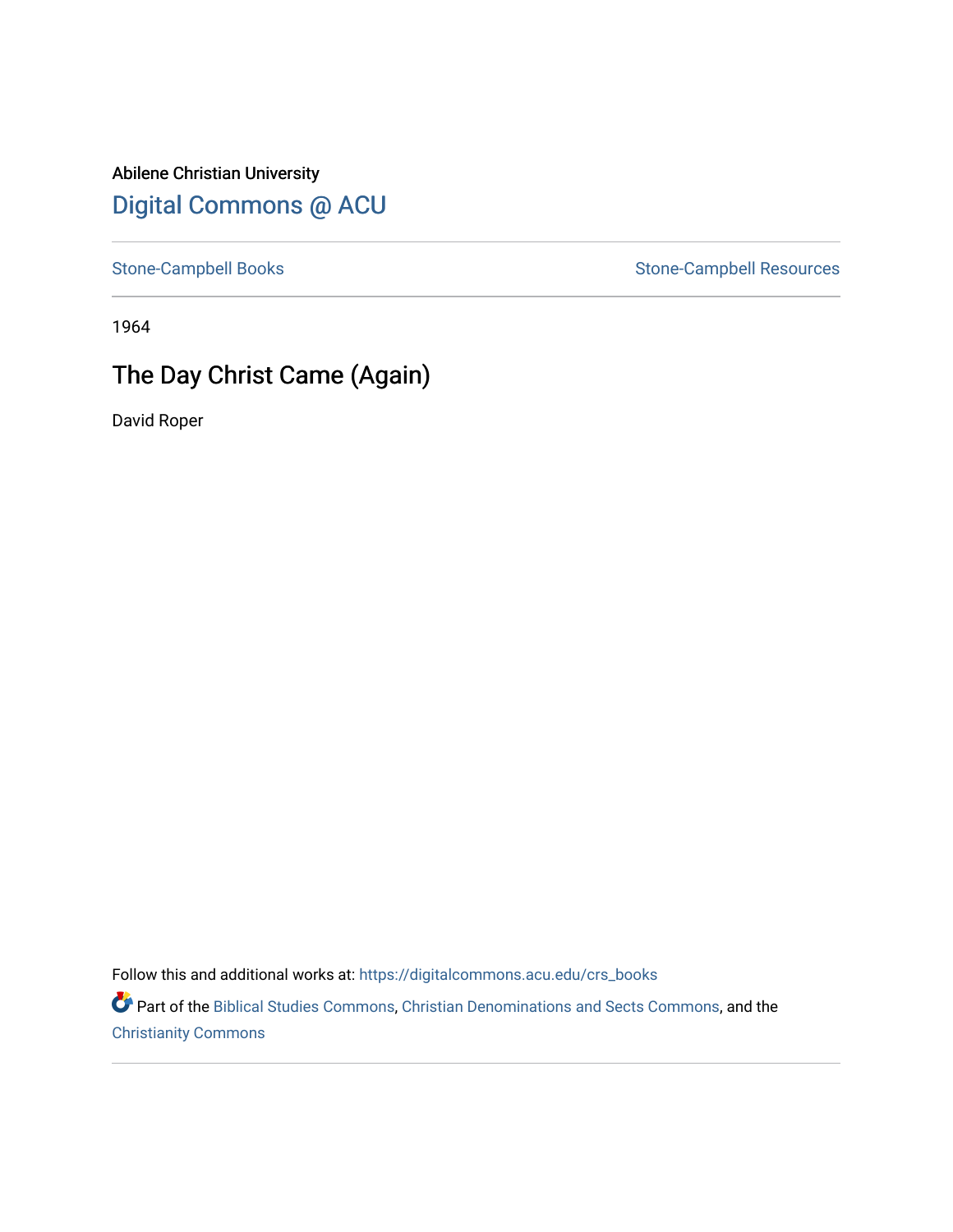

## THE DAY CHRIST CAME (AGAIN)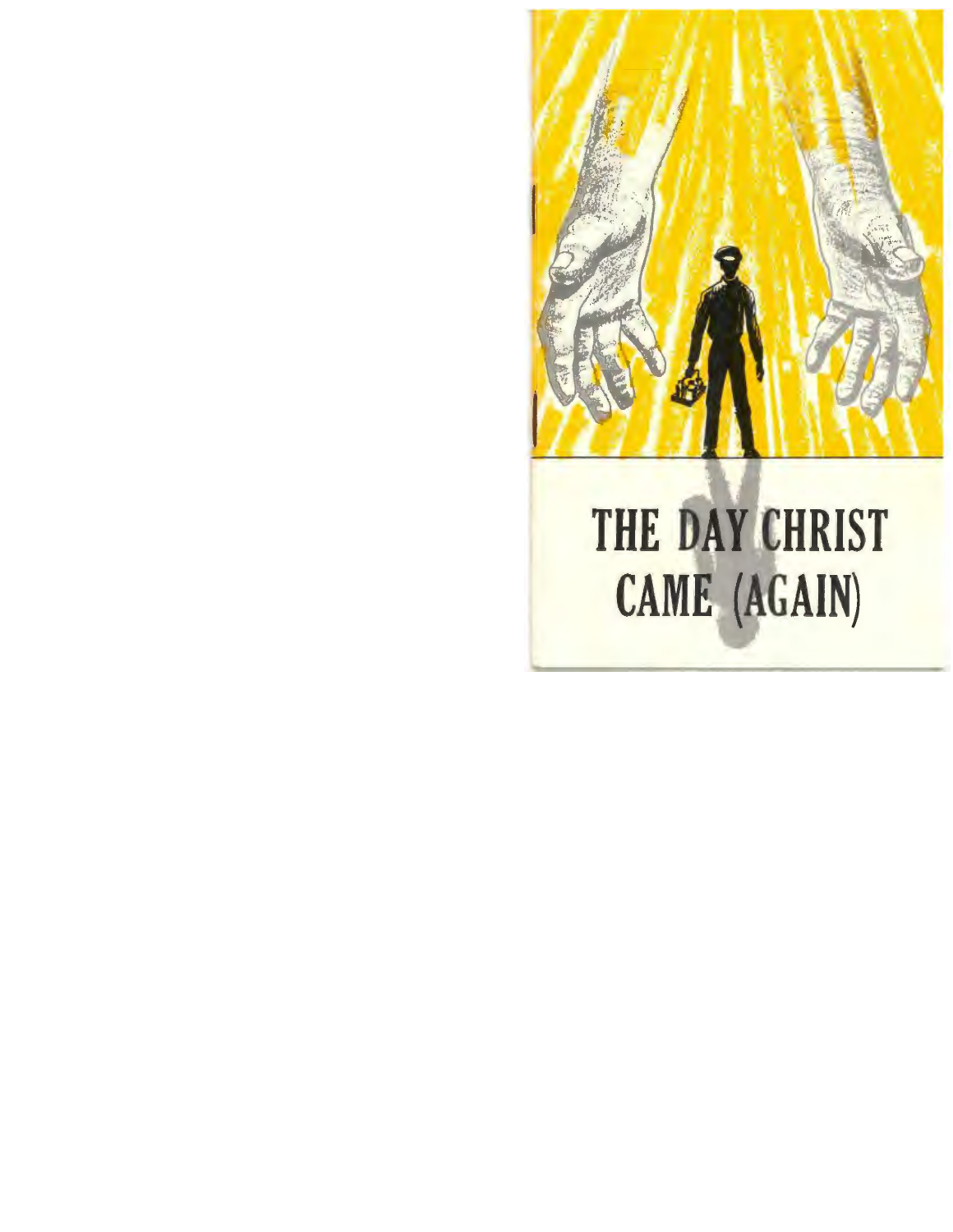## **THE DAY CHRIST CAME (AGAIN)**

It wasn't just an *ordinary* ordinary day. It was the *most* ordinary day. That day the Lord came again.

.It. **would** seem that George Jones should have had at least some kind of premonition as he arose that morning ... but had he done so, then God's promise would not have been sure:

BUT OF THAT DAY AND HOUR KNOWETH NO MAN, NO, NOT THE ANGELS OF HEAVEN, BUT MY FA-THER ONLY (Matt. 24:36).

So George arose as usual  $-$  still feeling a little tired and still not used to these early hours, even after two years. George was a milkman.

He decided this morning he would try not awaken his wife, Marge. "She needs the rest," he thought, "what with running around after our active little daughter all day!" As he got up quietly he looked down at his still sleeping wife and smiled. Marge was a Christian - and she so badly wanted him to become one! In fact they had had a long discussion about it just a few days ago. And then, following that, it seemed like last Sunday the preacher had preached right at him!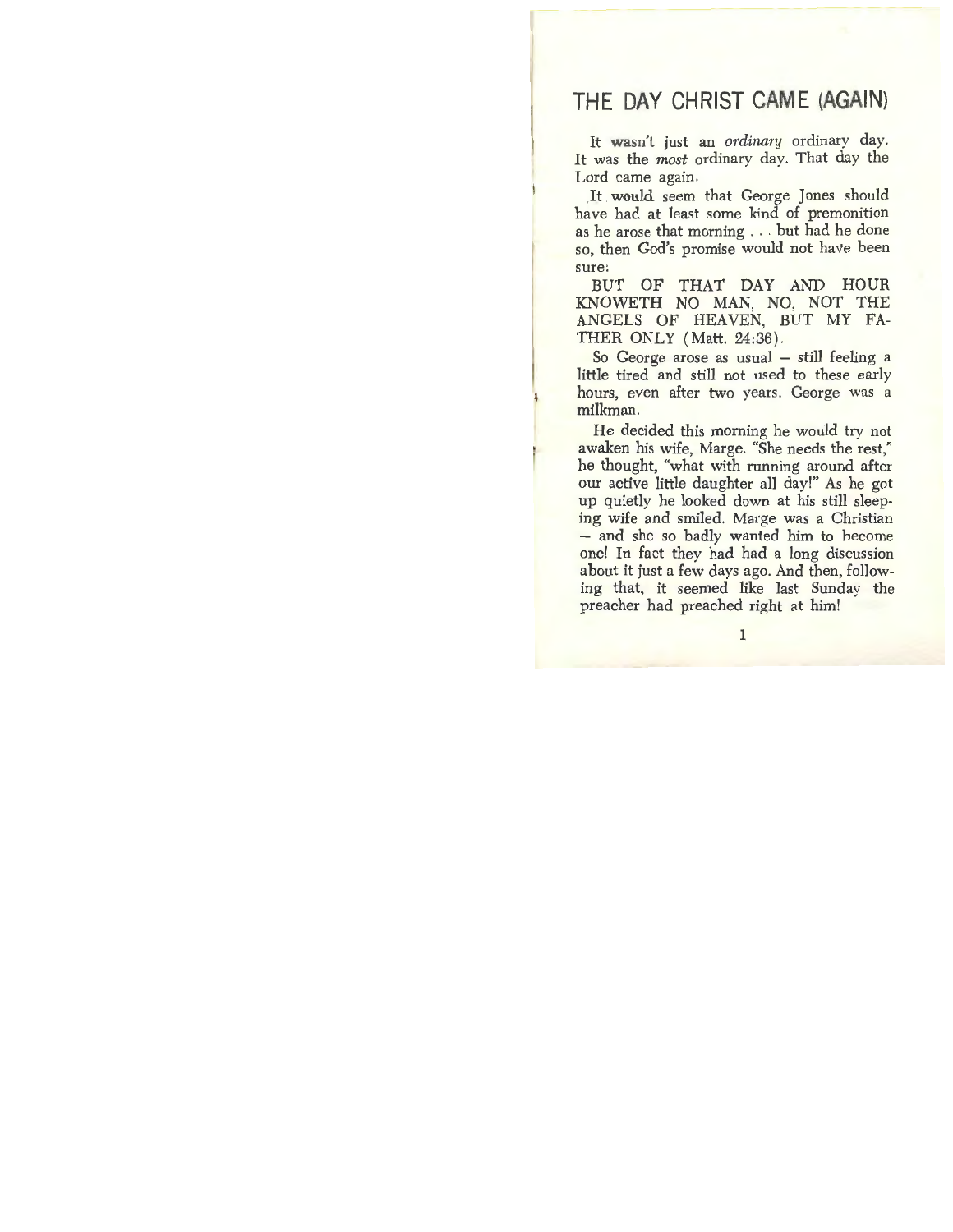"Of course that wasn't actually true," he admitted with a smile as he started breakfast. "After all, I wasn't the only one there. But I guess the shoe *did* fit ... What *was* that he preached on? Oh yes, he preached on Christ coming again."

George had enjoyed most of the sermon. He had especially enjoyed the stories of those who had tried to set the date of Christ's  $\text{coming}$  – how some had donned white robes on the day set and had climbed to the top of houses, trees, and mountains *to* be ready to meet the Lord. He had also been impressed with the Biblical proof that Christ *was* coming again and that, according to the "signs" mentioned in the Bible, Christ *could* come "most" anytime.

"I do think, though," thought George as he chewed on his bacon and eggs, "that the preacher was being a little dramatic when he said Christ could come again in the next five minutes." And he smiled as he thought again, "But He didn't."

"Of course Marge and the preacher are probably right," he admitted as he stacked his dishes in the sink. "I don't really know what I'm waiting on. But someday I *will* take the step and become a Christian."

When he was ready he peeked in to see their sleeping daughter, Julie. His heart welled with love as he looked on her angelic little face. Then he went in to kiss Marge goodby. As she returned his kiss sleepily,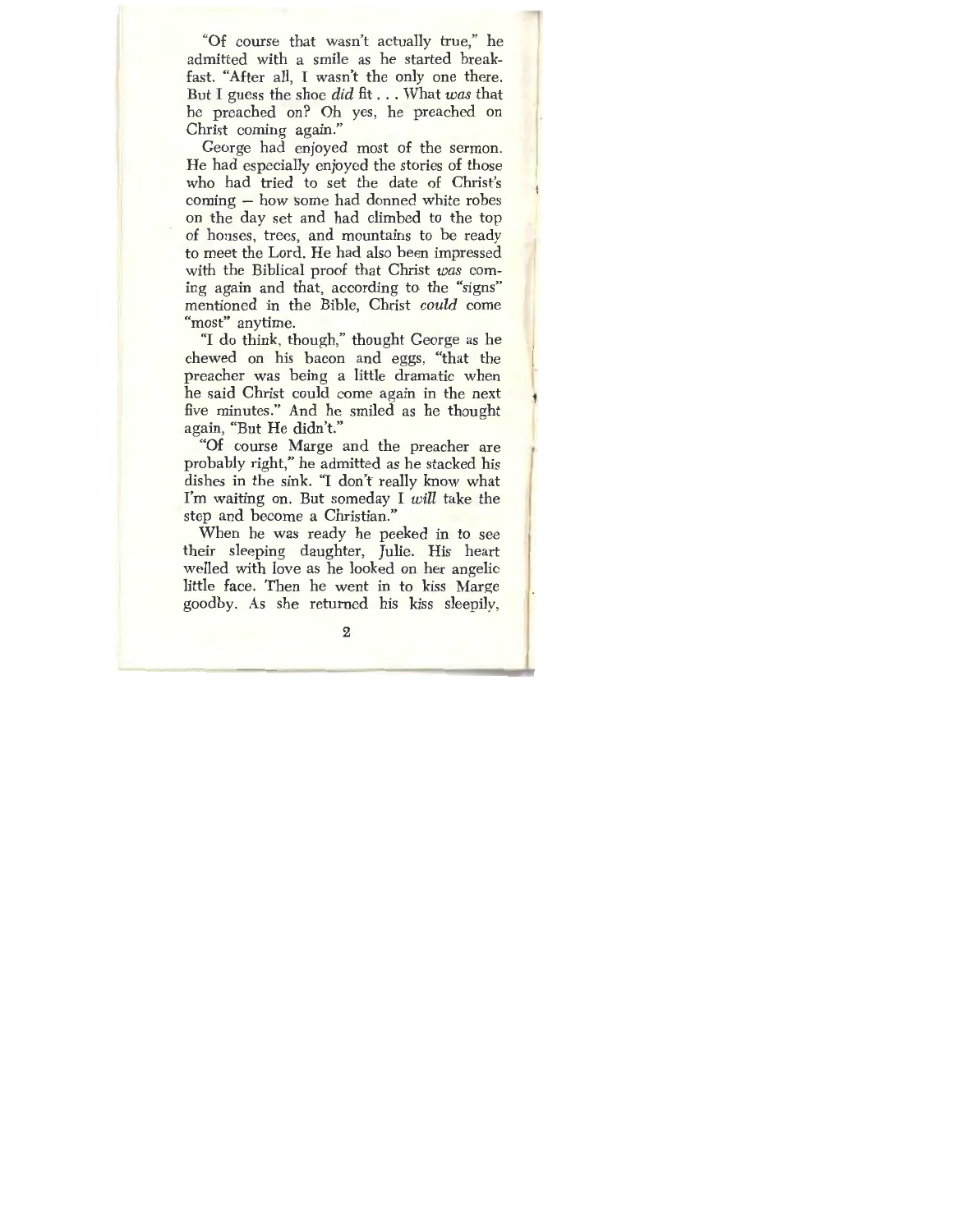he smiled to think how happy she would be when he went down the aisle to be baptized. "What are you smiling about?" she asked. "Oh, nothing," he said. And he went out the door.

Little did he know that he would never see them again.

For the next hour or so, George was too busy to think of much more than his job. There were instructions to check, bottles to load, arrangements to make. Finally, however, he started his deliveries.

It was a beautiful day. This was one of the things George liked about his job. **He**  liked to see the world wake up each morning. He liked to see it bright and fresh after a night's rest - and before it had a chance to become tired and soiled again. He also enjoyed the quietness  $-$  he got a chance to think between deliveries.

As he drove along, he smiled as he saw signs of the neighborhoods beginning to stir. From the homes came the sounds of electric razors and the smell of bacon frying. And behind him he could see housewives in their housecoats and their hair still up in curlers as they opened their doors, looked about furtively, and then grabbed their bottles of milk, and ducked back inside.

George continued on his way, enjoying the beautiful day.

But for some reason, the preacher's sermon from last Sunday kept coming back to him.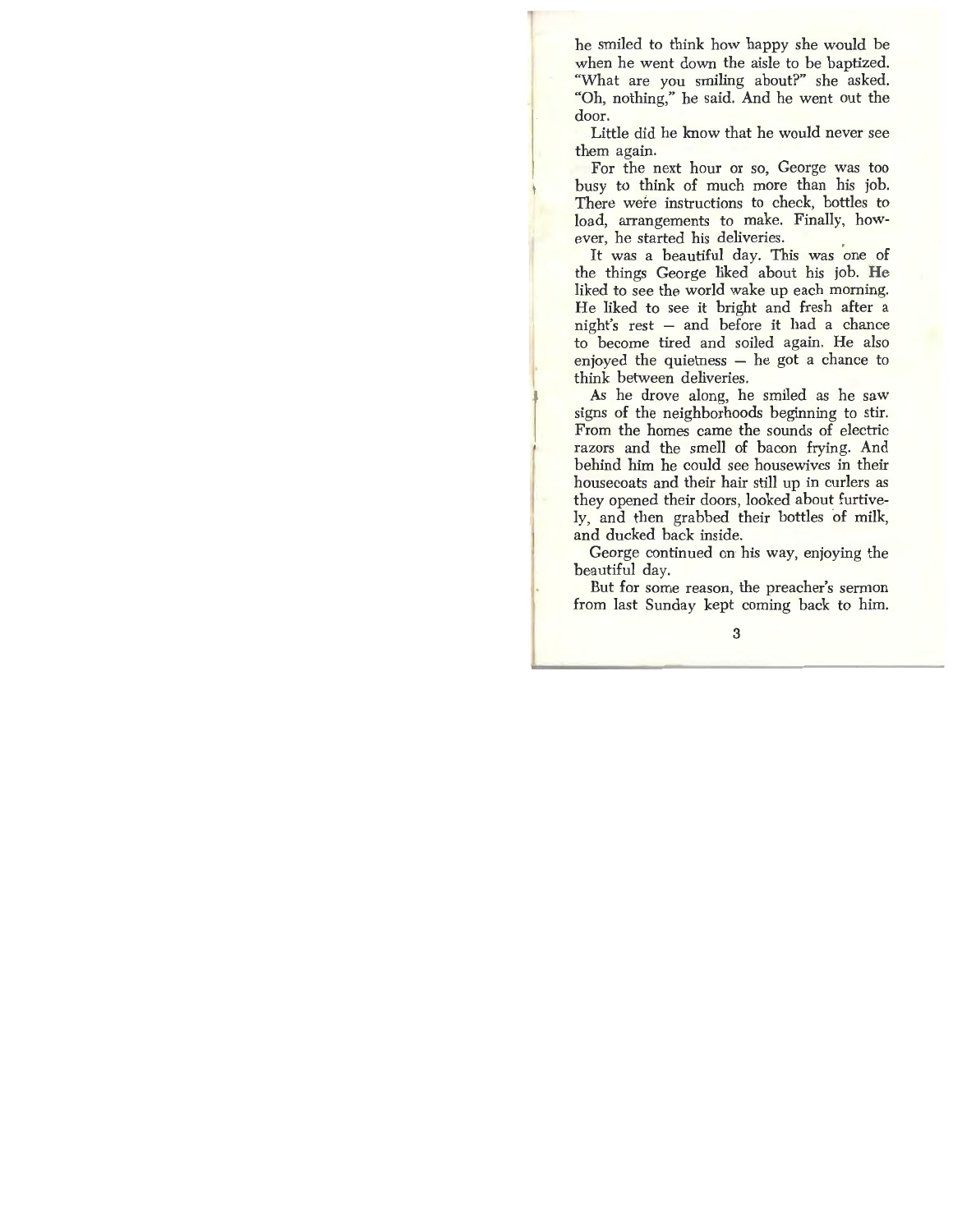As he smelled breakfast cooking, a passage quoted by the preacher suddenly forced itself into his mind:

... THEY WERE EATING AND DRINK-ING ... (Matt. 24:38).

He passed a church building and noticed rice scattered around - evidence of a wed- $\text{diag}$  the night before  $-$  and he thought again:

... MARRYING AND GIVING IN MAR-RIAGE ... (Matt. 24:38).

He passed a home with a sign on the front door: "Night workers. Please Do Not Disturb. And he thought of this verse:

. . . THERE SHALL BE TWO . . . IN ONE BED; THE ONE SHALL BE TAKEN, AND THE OTHER SHALL BE LEFT  $(Luke 17:34).$ 

He passed a bakery  $-$  and thought:

TWO . . . SHALL BE GRINDING TO-GETHER; THE ONE SHALL BE TAKEN, AND THE OTHER LEFT (Luke  $17:35$ ).<sup>\*</sup>

And as his route took him near the edge of town, he saw a group of farm-workers on their way into the field. And this passage came to mind:

TWO ... SHALL BE IN THE FIELD; THE ONE SHALL BE TAKEN, AND THE OTHER LEFT  $(Luke 17:36).$ \*

It will be noted that the terms *men* and *women* are in italics<br>in the King James Version, which simply means that these words were added by the translators. We have removed them **in our quotations.**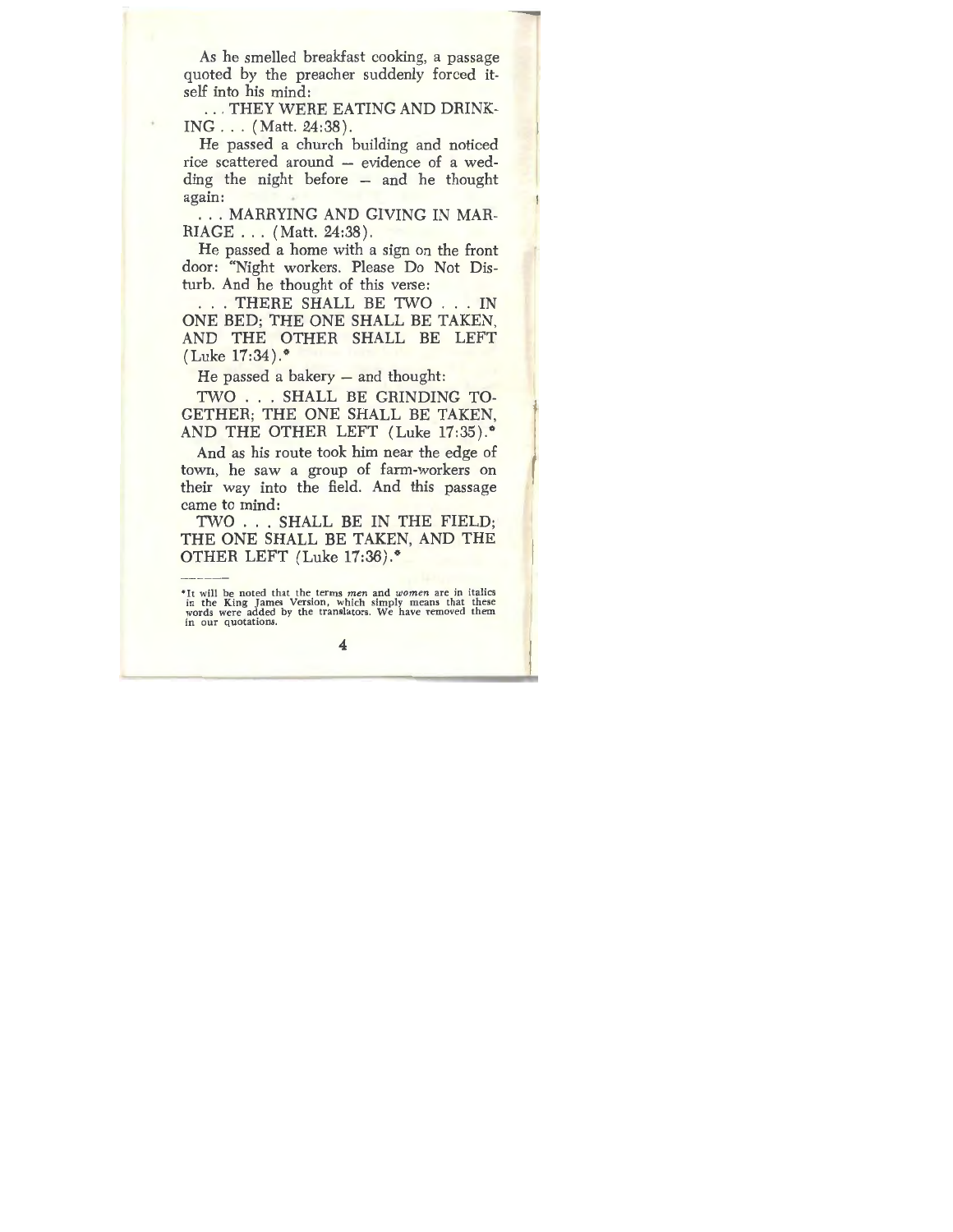In, spite of himself, George gave a little shudder and then pushed these thoughts to the back of his mind. 'Why am I getting so morbid? If Christ hasn't come in over 1900 years, why should He suddenly choose *now?*  And after all I'm strong and healthy and good for a long time yet. I should be thinking about *living,* not the end of everything!"

It really was a beautiful day, All the people he saw smiled at him and waved. "On a wonderful day like this," George thought, "it is hard to realize that there are so many troubles in the world – famine and war and sickness and death. On a morning like this, it's just good to be *alive!"* 

And this, too, should have sounded a warning:

FOR WHEN THEY SHALL SAY, PEACE AND SAFETY; THEN SUDDEN DE-STRUCTION COMETH UPON THEM ...  $(I$  Thess.  $5:3$ ).

But it did not.

George continued on his way. He carried full bottles to houses. He carried empty bottles to his truck. Down the street. Back and forth. The same as every morning.

But not quite the same.

There really was no advance warning at all when it happened. Generally there is a feeling in the air when something is about to happen - but there was nothing. Generally animals, with some sort of special "sixth-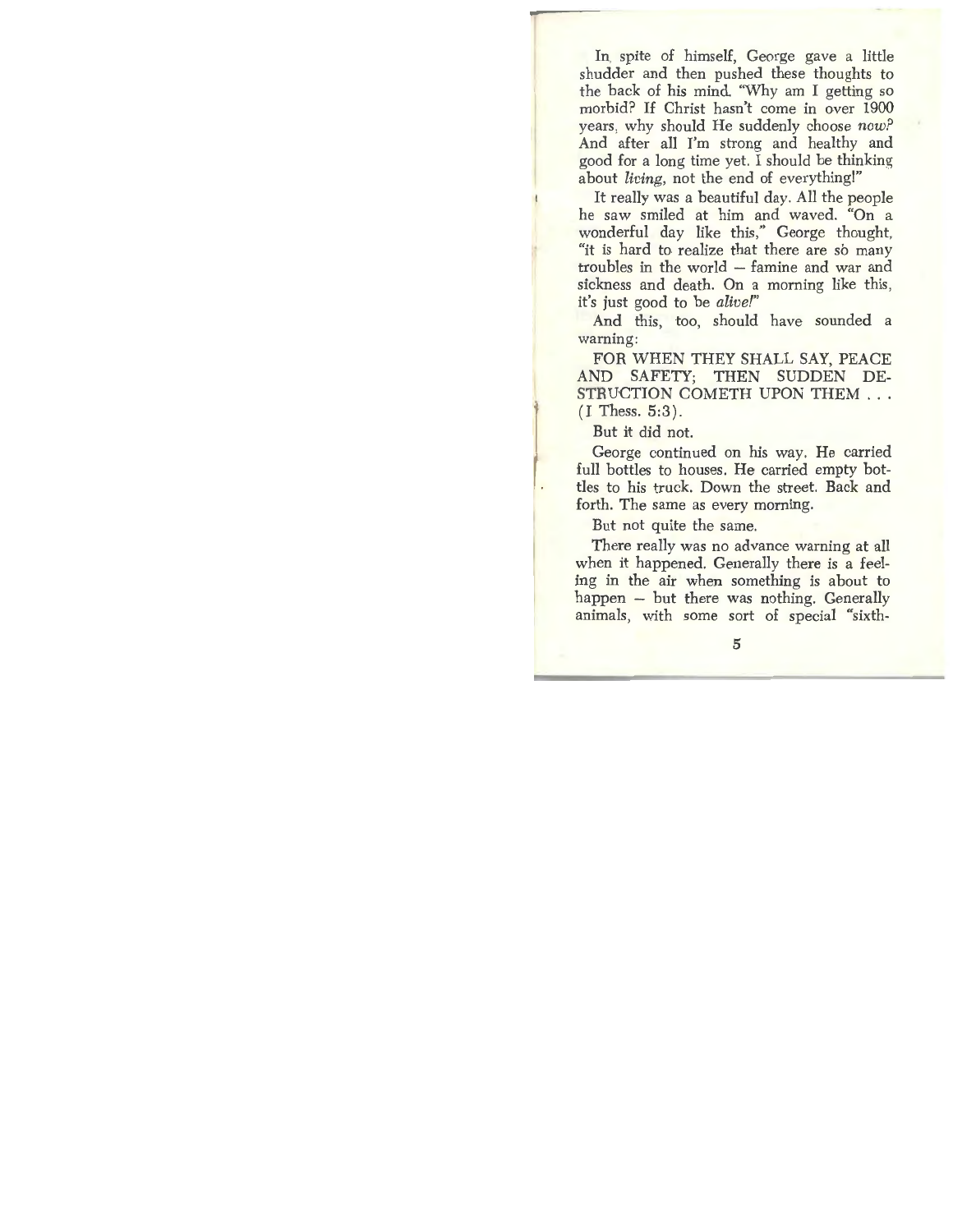sense" are nervous when tragedy is about to strike - but there was nothing.

As usual, men were growling and snarling, some still not quite awake.

As usual, women were screaming at their children - and others.

As usual, boys and girls· were turning up their nose at the food before them.

In China, a sleeping child was whimpering in its sleep because it *had* no food.

In Russia, an official working late, was checking the quotas set for the week.

In Australia a bushman was stalking his game - as he and his ancestors had done for centuries.

In America, a man was worrying himself sick over how he was ever going to make his payments. He needn't have bothered.

A woman was berating her husband over the new furniture she wanted to have. She needn't have bothered.

A preacher was looking through his sermon outline books worrying about what to preach next. He needed have bothered.

There was no warning. Life  $-$  with all its good and its  $evil - was going on as usual$ .

And then it happened.

. . . THE DAY OF THE LORD SO COMETH AS A THIEF IN THE NIGHT. FOR WHEN THEY SHALL SAY, PEACE AND SAFETY; THEN SUDDEN DE-STRUCTION COMETH UPON THEM ... (I Thess. 5:2,3).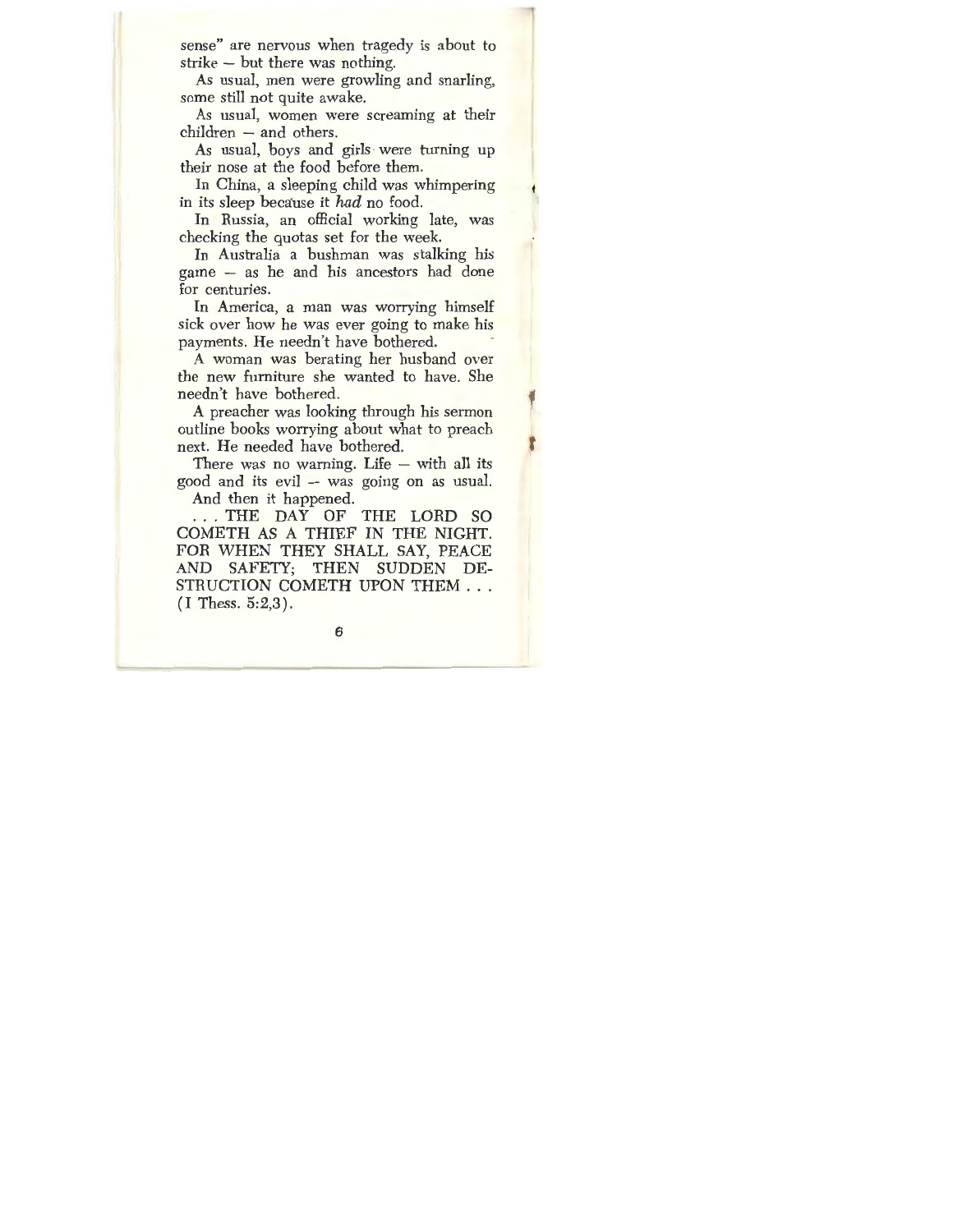... AS THE LIGHTNING COMETH OUT OF THE EAST, AND SHINETH EVEN UNTO THE WEST; SO SHALL AL-SO THE COMING OF THE SON OF MAN BE (Matt. 24:27).

FOR THE LORD HIMSELF SHALL DESCEND FROM HEAVEN WITH A SHOUT, WITH THE VOICE OF THE ARCHANGEL AND WITH THE TRUMP OF GOD ... (I Thess. 4:16).

George was near a cemetery when it happened. The shout traveled through the atmosphere faster than the speed of sound *or*  light. It was a shout that penetrated *to* the core of the earth . . . *to* the depths of the ocean ... to the center of a man's soul!

George wrecked his truck. But it did not matter.

George had never before heard the voice of God, but there was no question in his mind as to what this was. Neither had he before seen Jesus, but again someway he knew exactly Who this was and what was happening. "No, no, no!" his thoughts began ...

ř

BEHOLD, HE COMETH WITH CLOUDS; AND EVERY EYE SHALL SEE HIM ... AND ALL KINDREDS OF THE EARTH SHALL WAIL BECAUSE OF  $HIM$ ... (Rev. 1:7).

. . . THE LORD JESUS SHALL BE RE-VEALED FROM HEAVEN WITH HIS MIGHTY ANGELS, IN FLAMING FIRE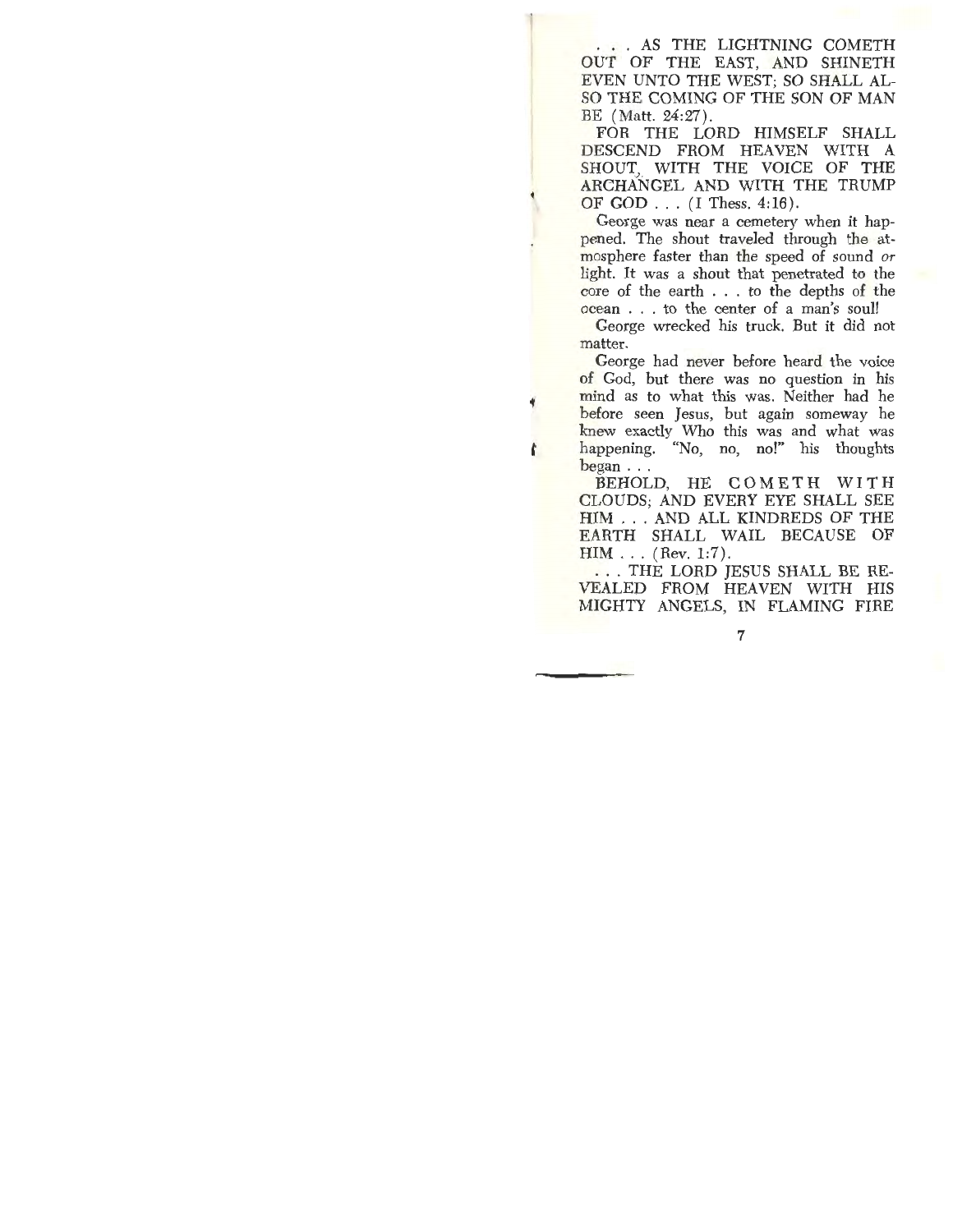TAKING VENGEANCE ON THEM **THAT KNOW NOT GOD, AND THAT**  OBEY NOT THE GOSPEL OF OUR LORD JESUS CHRIST (II Thess. 1:7, 8).

The sky was filled with color  $-$  the blue of the atmosphere was blotted out by the whiteness of the cloud, the glory of the angels, the appearance of fire - and *all* of this was almost blotted out by the magnificence of Jesus Him- $\mathsf{self.}$  //

Now the earth began to tremble  $-$  and its surface began to be filled with fissures. In the cemetery nearby the graves began *to*  open. The dead started to come forth from here, there, and everywhere. Their bodies were unlike anything George had ever seen. They were flesh, but not flesh. Solid, but not solid. For some reason the word "incorruptible" came to his mind. It was no surprise to him that some looked happy ... and some did not. George could also feel that something was happening to *himself*.

... THE HOUR IS COMING, IN THE WHICH ALL THAT ARE IN THE GRAVES SHALL HEAR HIS VOICE, AND SHALL COME FORTH; THEY THAT HAVE DONE GOOD, UNTO THE RESUR-RECTION OF LIFE; AND THEY THAT HAVE DONE EVIL, UNTO THE RESUR-RECTION OF DAMNATION (John 5:28, 29) .

... WE SHALL ALL BE CHANGED, IN A MOMENT, IN THE TWINKLING OF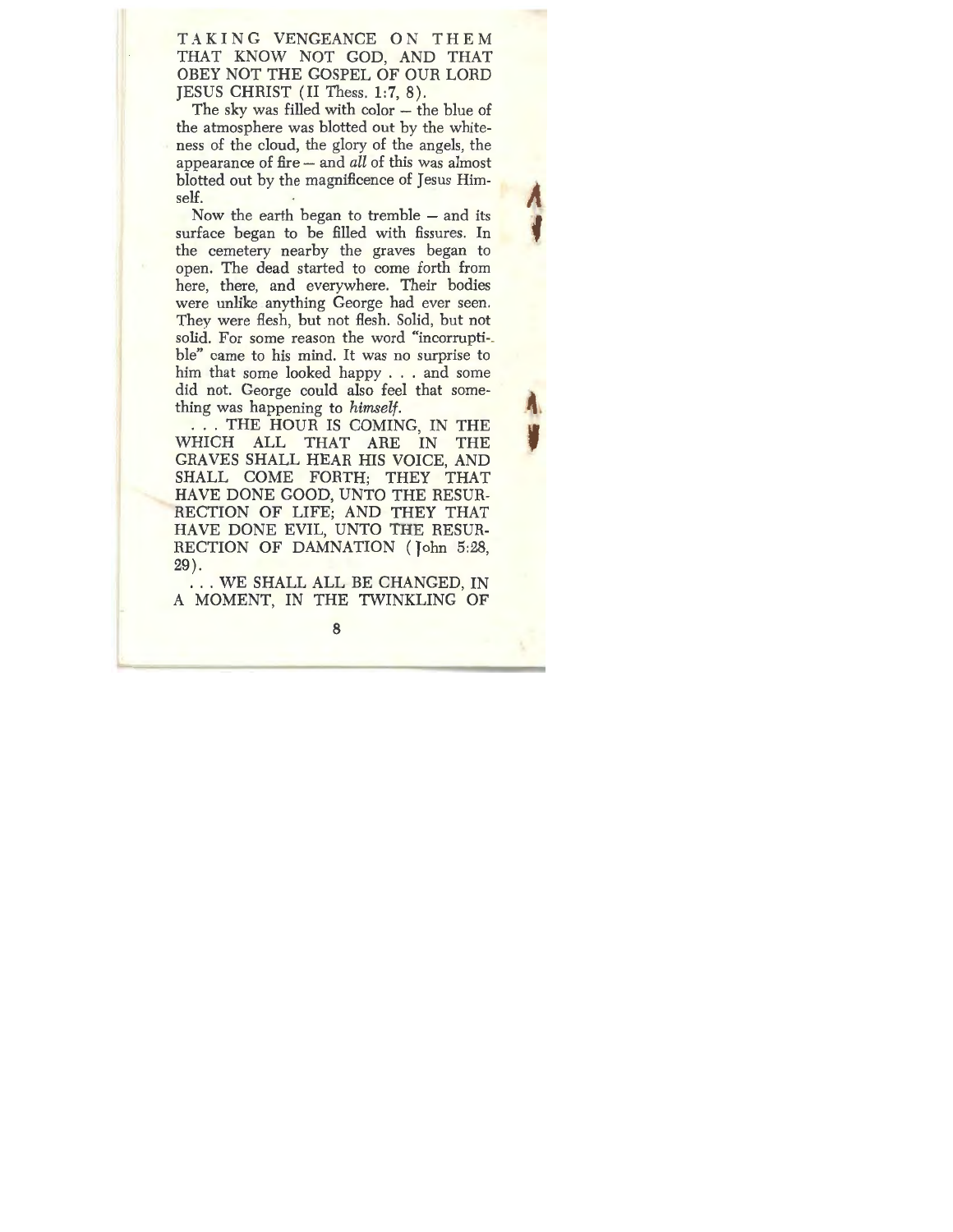AN EYE, AT THE LAST TRUMP: FOR THE TRUMPET SHALL SOUND, AND THE DEAD SHALL BE RAISED INCOR-RUPTIBLE, AND WE SHALL BE CHANGED (I Cor. 15:51, 52).

George was now running. He was not far from home, and his only thoughts were to reach that haven. He was in a daze. Faintly he could hear the sound of a trumpet  $-$  a sound that chilled him to the very marrow. Out of the corner of his vision, he was aware of many glorious bodies rising into the air to meet the Lord.

It was hard now to keep his feet for the tremors were increasing. In his head, he was aware of the most terrible cry he had ever heard in his life  $-$  a tearing, searing cry of a soul in agony. It was some time before he realized that this cry was coming from himself.

 $\overline{\phantom{a}}$ He passed several standing dazed whose funerals he had attended. But this did not surprise him. Nothing surprised him now.

l.

He passed a funeral procession that had stopped in the middle of the road. The back door of the hearse was open. The lid of the casket was thrown back. It was empty.

He sped on. Around him the cries and wails and shrieks increased. And from above him came the sound of singing  $-$  a glorious refrain of rejoicing and triumph. But it brought no comfort to George's soul. He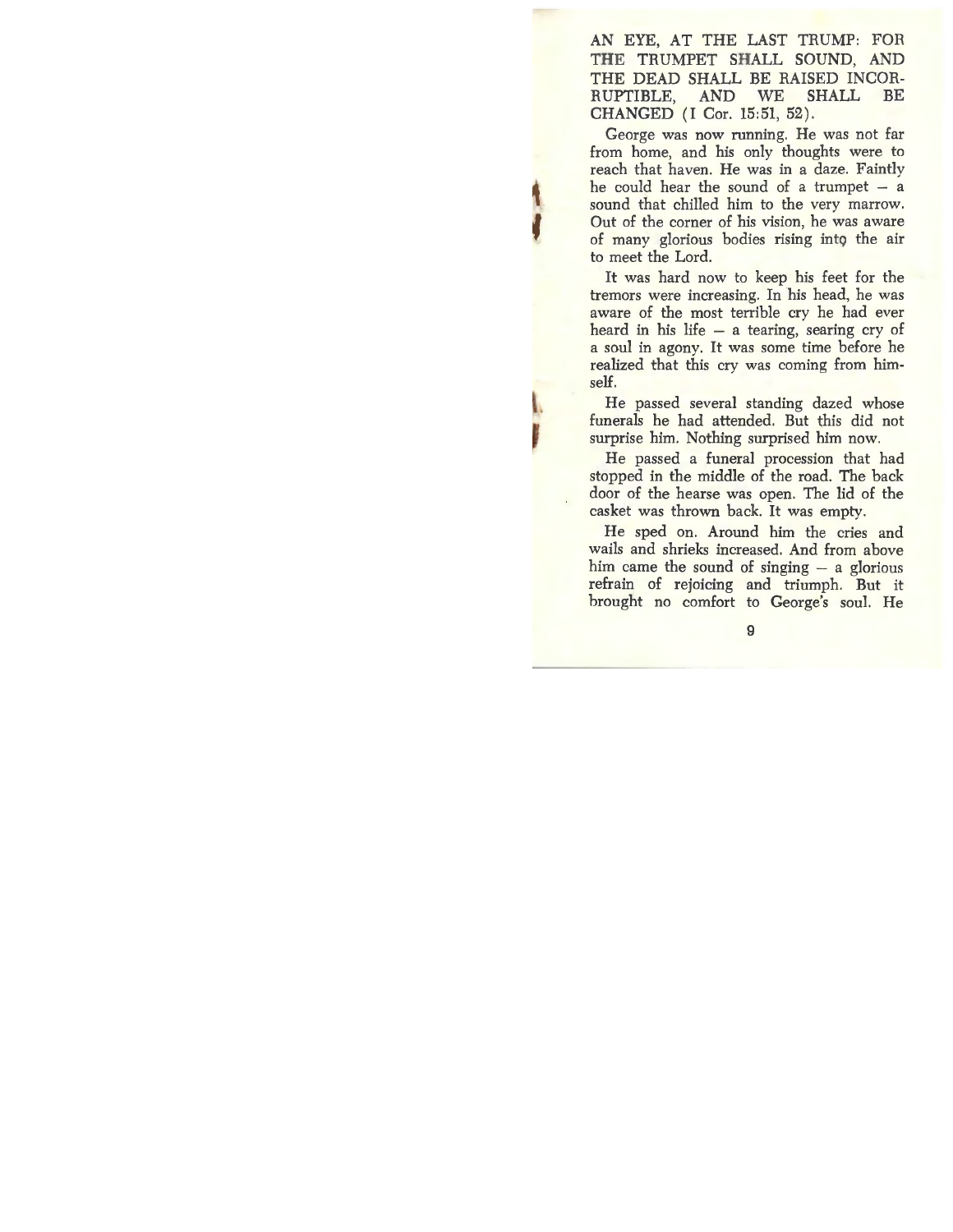glanced up just once. Just a few were still rising to meet the Lord in the air. Evidently most all were there now.

He ran and ran. He forced one foot after the other. He passed block after block. And  $suddenly - he was at home.$ 

He burst in the front door and begin running from room to room. He shouted, "Margel ... Julie! ... Marge! ... Julie!" There was Julie's favorite rag' doll on the floor. Marge's housecoat was still lying on the chair beside the bed. There were evidences of Marge's housework everywhere. He burst into the kitchen. There were the dishes half done. He felt of the dish water. It was still warm. It was almost as it . . . almost as if ...

And suddenly he knew.

*They* were prepared.

He raced back into the front yard and looked up, but now all was darkness. He was alone . . . alone ... alone. Alone in his sin.

Suddenly the earth shuddered  $-$  and he realized that it was an old machine that had served its purpose - and old machine running down. He looked. up again. The sun was running down, too. Now he could stare at it without blinking. It became dimmer and dimmer.· There was a chill in the air. The stars and the planets became visible at midday. But nothing was motionless. They were darting here and there. Everything was go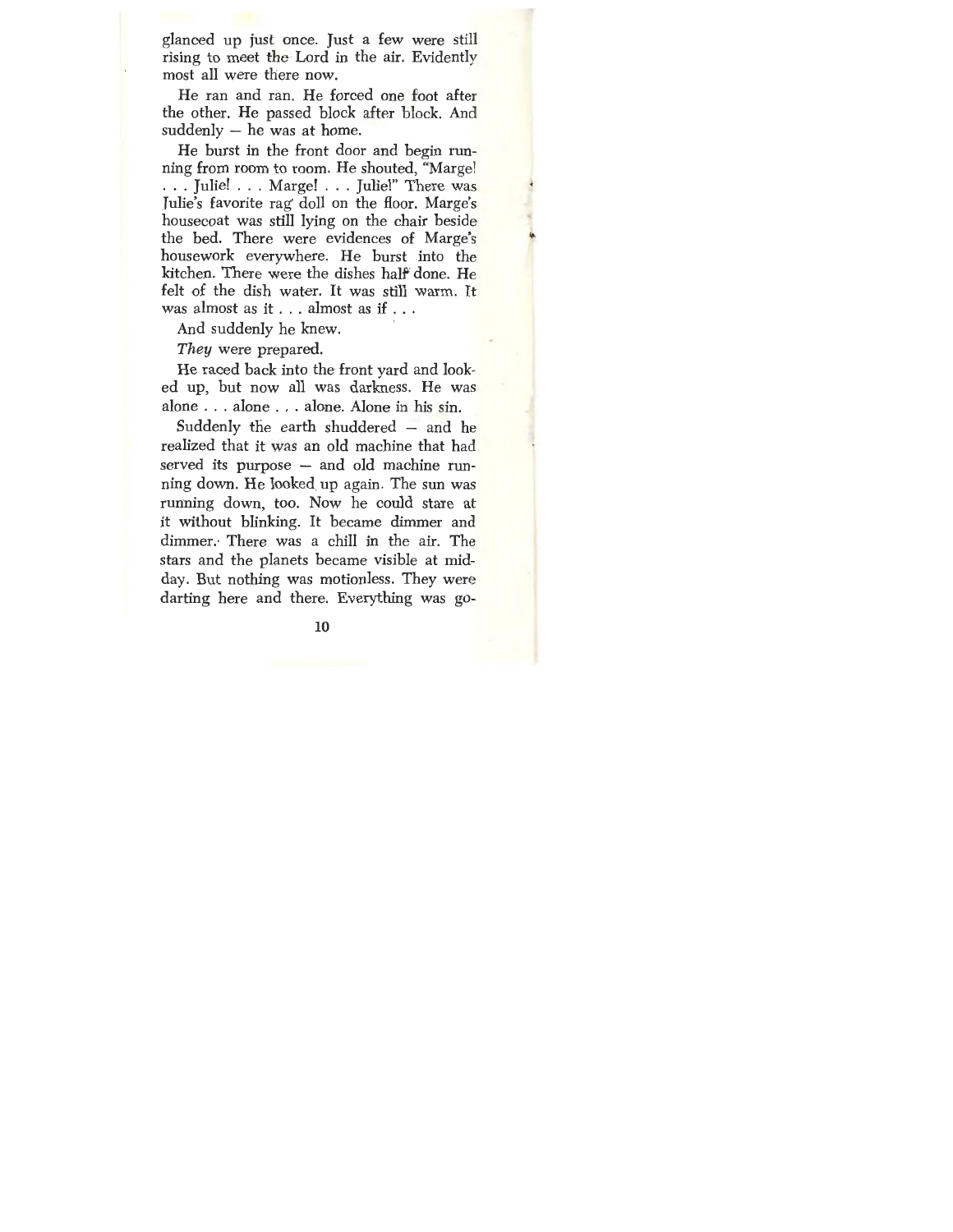ing crazy. The universe was 1iterally flying to pieces.

. . . AND, LO, THERE WAS A GREAT EARTHQUAKE; AND THE SUN BECAME BLACK AS SACKCLOTH OF HAIR, AND THE MOON BECAME AS BLOOD; AND THE STARS OF HEAVEN FELL UNTO THE EARTH, EVEN AS A FIG TREE CASTETH HER UNTIMELY FIGS, WHEN SHE IS SHAKEN OF A MIGHTY WIND. AND THE HEAVEN DEPARTED AS A SCROLL WHEN IT IS ROLLED TO-GETHER; AND EVERY MOUNTAIN AND ISLAND WERE MOVED OUT OF THEIR PLACES. AND THE KINGS OF THE EARTH, AND THE GREAT MEN, AND THE RICH MEN, AND THE CHIEF CAP-TAINS, AND THE MIGHTY MEN, AND EVERY BONDMAN, AND EVERY FREE MAN, HID THEMSELVES IN THE DENS AND IN THE ROCKS OF THE MOUN-TAINS; AND SAID TO THE MOUNTAINS AND ROCKS, FALL ON US, AND HIDE US FROM THE FACE OF HIM THAT SITTETH ON THE THRONE, AND FROM THE WRATH OF THE LAMB: FOR THE GREAT DAY OF HIS WRATH IS COME: AND 'WHO SHALL BE ABLE TO STAND (Rev. 6:12-17).

The thought had finally struck George that he must now *face God,* His soul was filled with terror. "No, no, no . . . I'm not ready,"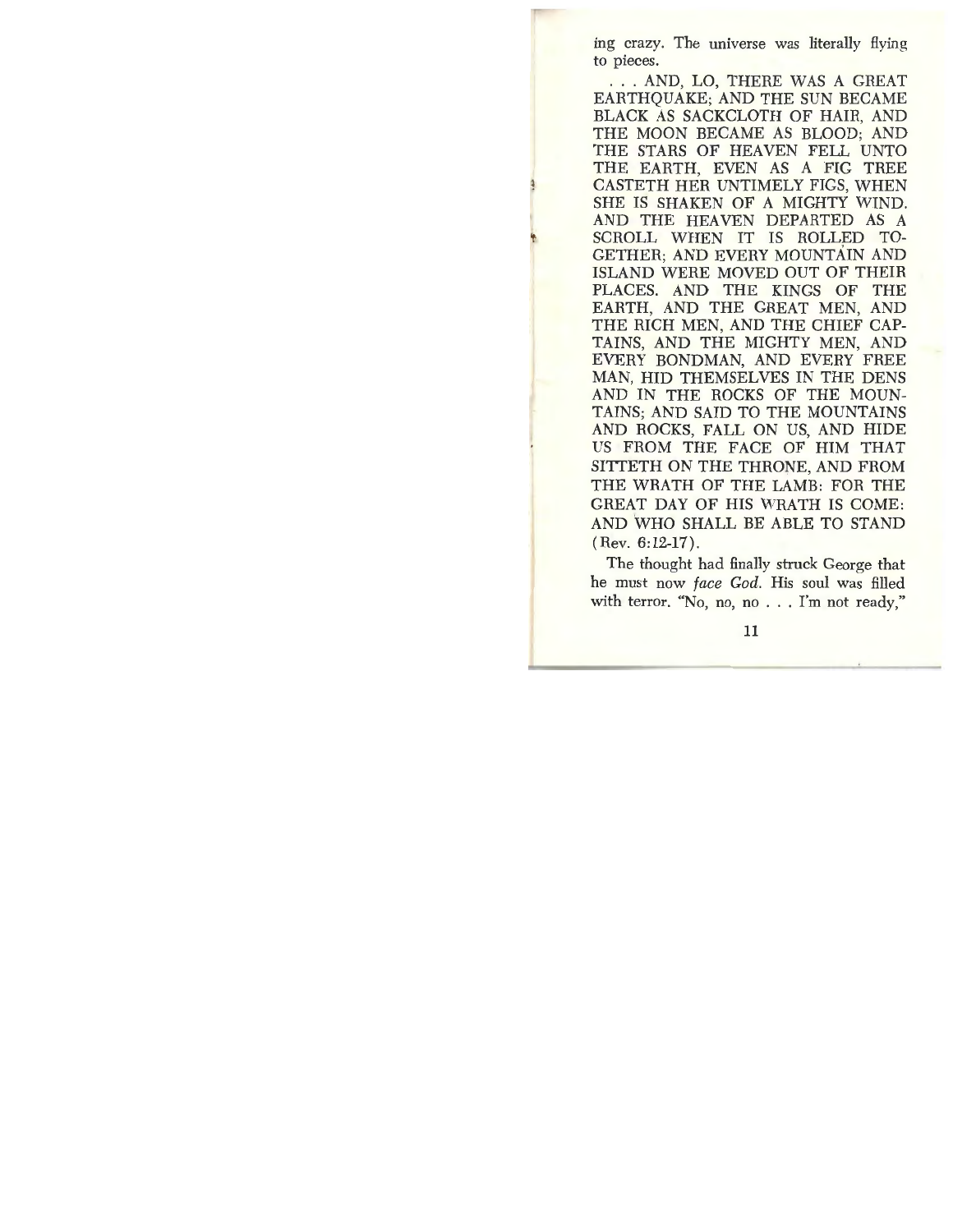he shrieked, "I must hide, I must hide, I must hide." Stumbling blindly he made his way back into the house and down the steps into the cellar. Huddling himself in the darkest corner, he continued to mutter almost insanely, "I must hide, I must hide."

But there was no hiding. George was at that moment riding on a huge ball streaking through the heavens. It was a ball almost 8,000 miles thick, but with a cool outer crust of only a few miles. Inside were tremendous pressures - fires and gases and molten rock. Just one slight touch by the finger of God - just one small command from His voice and this world was no more ...

THE DAY OF THE LORD WILL COME AS A THIEF IN THE NIGHT; IN THE WHICH THE HEAVENS SHALL PASS AWAY WITH A GREAT NOISE, AND THE ELEMENTS SHALL MELT WITH FER-VENT HEAT, THE EARTH ALSO AND THE WORKS THAT ARE THEREIN SHALL BE BURNED UP (II Peter 3:10).

A moment of intense light. A moment of intense heat. Then darkness. Then silence.

When George raised his head again, he knew exactly where he was and why he was there.

FOR WE MUST ALL APPEAR BEFORE THE JUDGMENT SEAT OF CHRIST; THAT EVERY ONE MAY RECEIVE THE THINGS DONE IN HIS BODY, ACCORD-ING TO THAT HE HATH DONE ,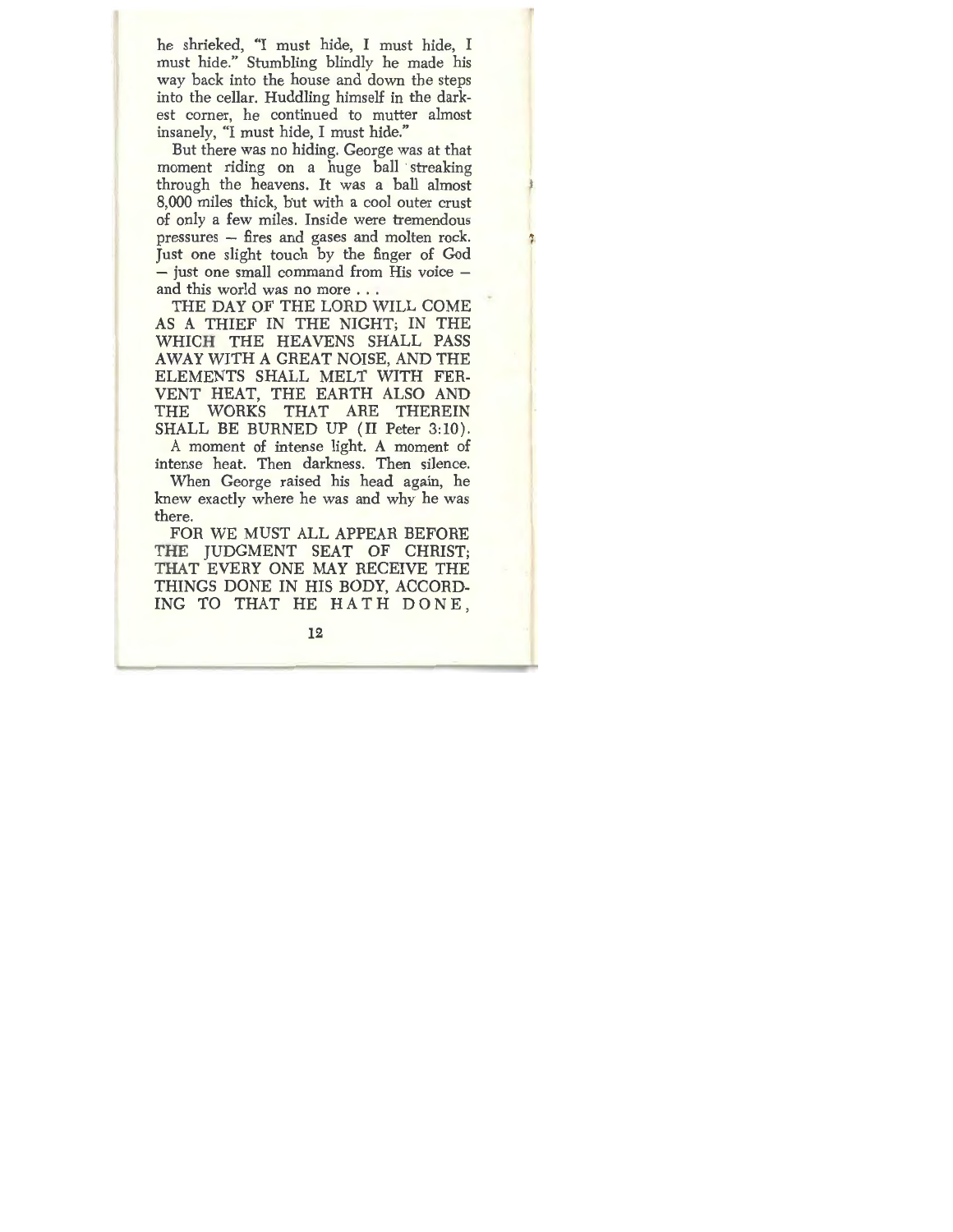WHETHER IT BE GOOD OR BAD (II Cor. 5:10).

George knew that he was with all the people who had ever lived upon the face of the earth — and that all would be judged.

He knew, too, that he had also acquired a new body - one "incorruptible," one that would "never fade away," one that could never be destroyed. But there was no consolation in that for he knew where that body would spend eternity.

Yes, he knew many things now  $-$  too late.

He knew that he *had* had time for religion - that those other things that he had put first were really not important at all.

He knew, too, that those hypocrites in the church, whom he had thrown up to his wife time and time again, would spend eternity where *he* was going to spend it - and there was little comfort now in the fact that he was "as good as they."

And he even knew that somehow his wife and his little girl would be happy without him - for an almighty God that can do everything would see to that. But he also knew that he would have to spend an eternity without them with the full knowledge of that fact - and that it would be an eternity spent without God and without Christ.

And somehow, somehow, he even knew now what *eternity* was like. He had heard eternity talked about. He had even heard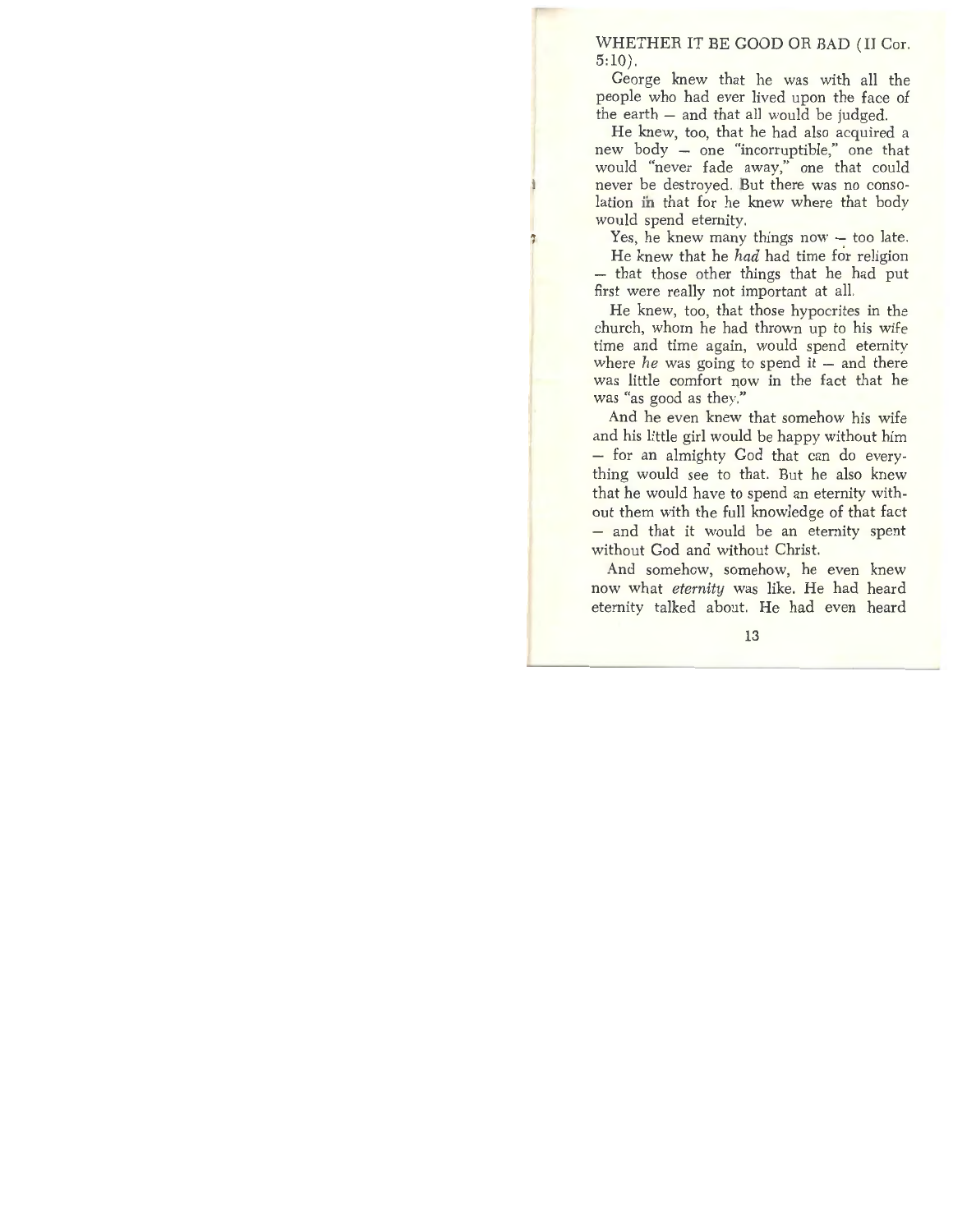eternity joked about. But why, oh why, had not someone conveyed the feeling of *bigness*  ... the *emptiness* ... the *vastness* of it all! 'Without end, without end, without end."

So very much had happened. There had been the shout, the sound of the trump, the dead rising, those who met Jesus in the air, the destruction of all things. And yet he really knew that no time at all had been involved. It was as if time had stood still  $-$  and now eternity had begun.

Then in his heart of hearts, he heard a name being called. It was his own. It was *his*  turn to receive sentence. He stepped forward. And even as he did so, he knew what the sentence would be ...

WHEN THE SON OF MAN SHALL COME IN HIS GLORY, AND ALL THE HOLY ANGELS WITH HIM, THEN SHALL HE SIT UPON THE THRONE OF HIS GLORY: AND BEFORE HIM SHALL BE GATHERED ALL NATIONS: AND HE SHALL SEPARATE THEM ONE FROM ANOTHER, AS A SHEPHERD DIVIDETH HIS SHEEP FROM THE GOATS: AND HE SHALL SET THE SHEEP ON HIS RIGHT HAND, BUT THE GOATS ON THE LEFT. THEN SHALL THE KING SAY UNTO THEM ON HIS RIGHT HAND, COME, YE BLESSED OF MY FATHER, INHERIT THE KINGDOM PREPARED FOR YOU FROM THE FOUNDATION OF THE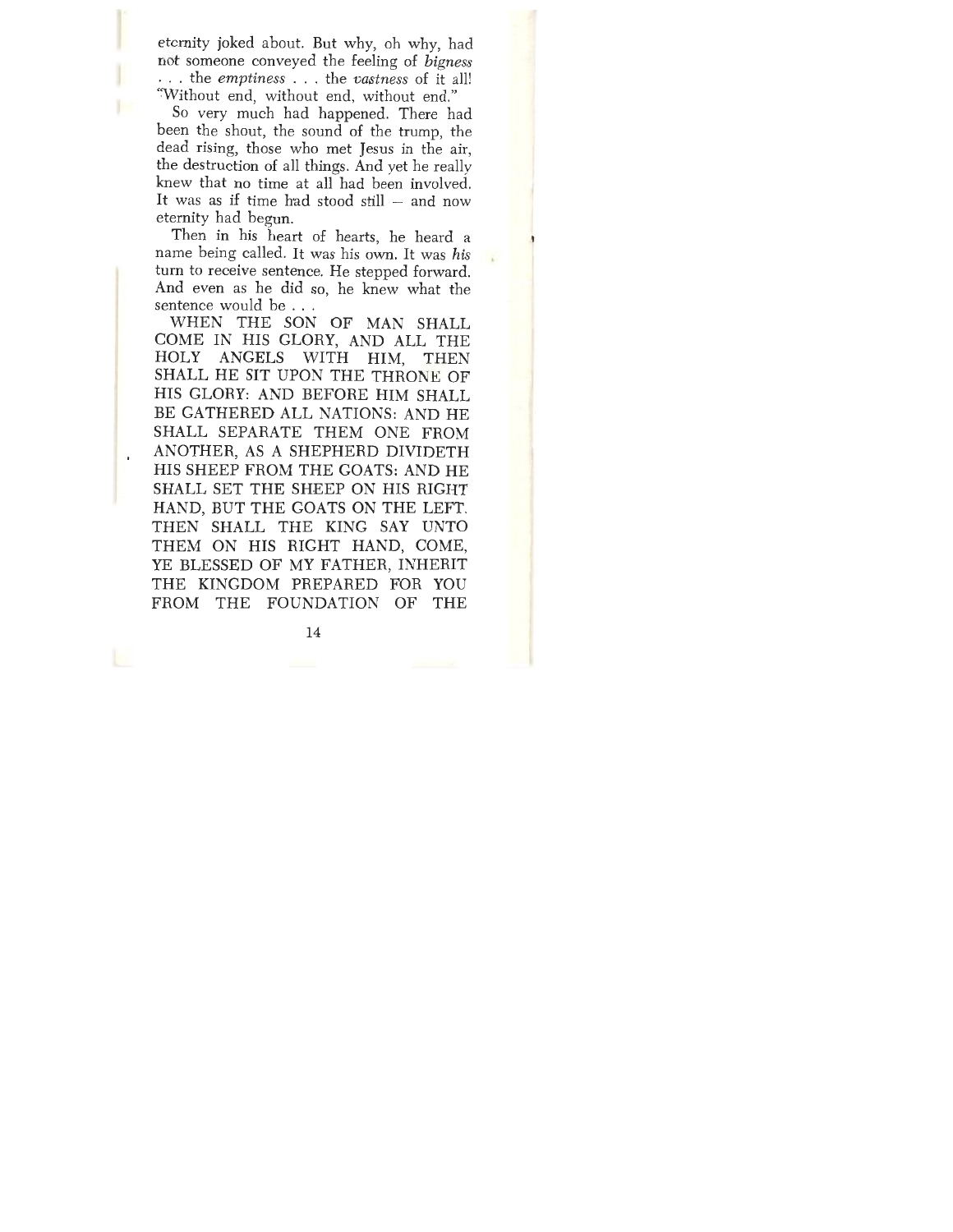WORLD ... THEN SHALL HE SAY ALSO UNTO THEM ON THE LEFT HAND, DEPART FROM ME, YE CURSED, INTO EVERLASTING FIRE, PREPARED FOR THE DEVIL AND HIS ANGELS ... AND THESE SHALL GO AWAY INTO EVER-LASTING PUNISHMENT ... (Matt. 25:31- 34, 41, 46).

 $*$   $*$   $*$ 

This story is not true. It cannot be, of course, since Christ has not yet come. It is, however, based upon Scriptural teaching and a knowledge of natural reaction. It has been told for one reason — to make you think and thus to make you turn to God in love.

**KNOWING** THEREFORE THE TERROR OF THE LORD, WE PERSUADE MEN ... (II Cor. 5:11).

. . . GOD COMMANDETH ALL MEN EVERY WHERE TO REPENT: BECAUSE HE HATH APPOINTED A DAY, IN THE WHICH HE WILL JUDGE THE WORLD IN RIGHTEOUSNESS ... (Acts 17:30, 31).

Although some things I have guessed at in this lesson, these things we *know:* 

- *(* 1) Christ *is* coming.
- ( 2) Christ *could* come before the day is done.
- ( 3) When Christ comes, *everyone* will know it.
- ( 4) When Christ comes, everyone will also know where they stand.

Are *you* ready for the day the Lord comes?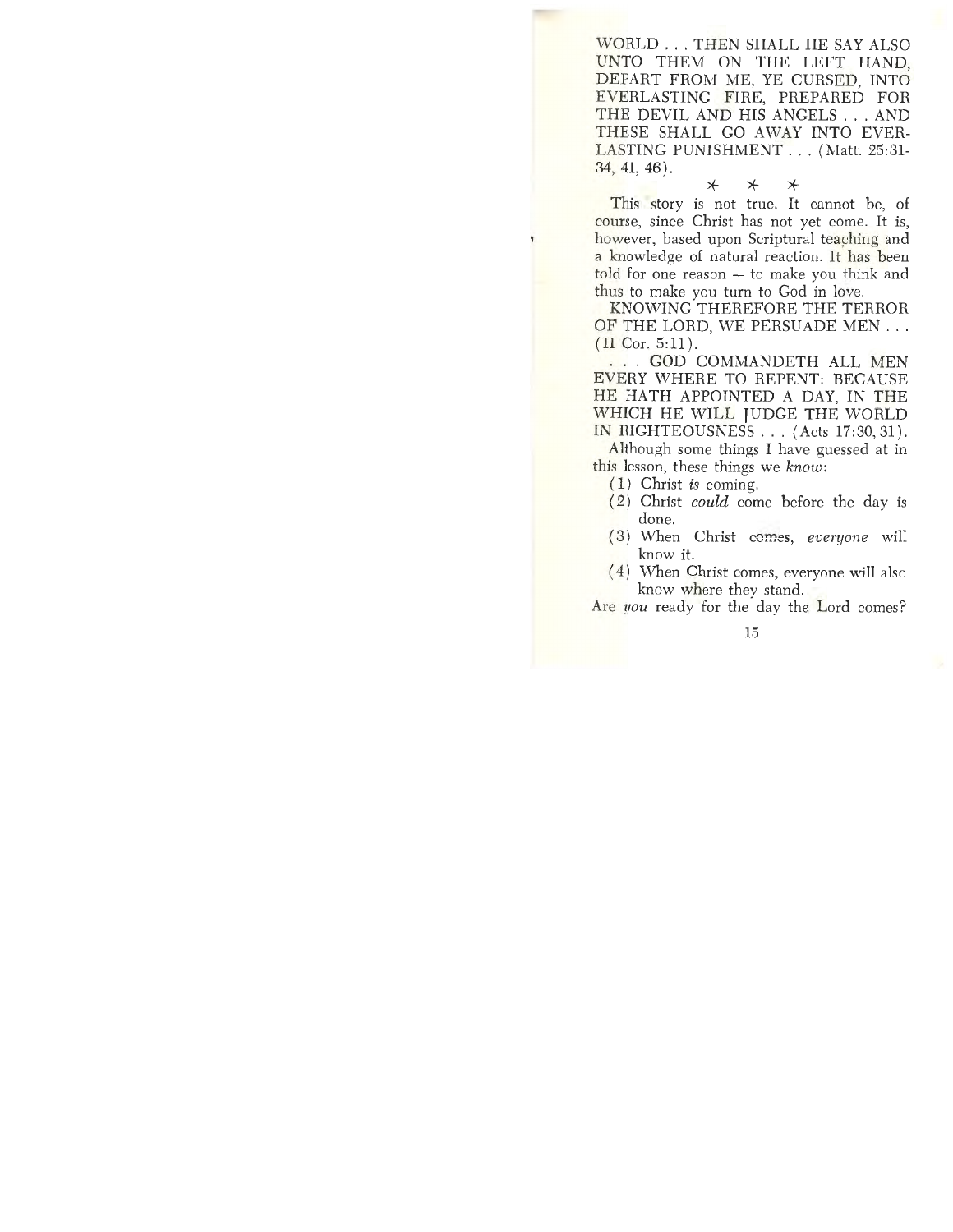

## **By David Roper**

Published & Distributed by CHRISTIAN PUBLISHING CO. 214 Lake Highlands Village Dallas 18, Texas